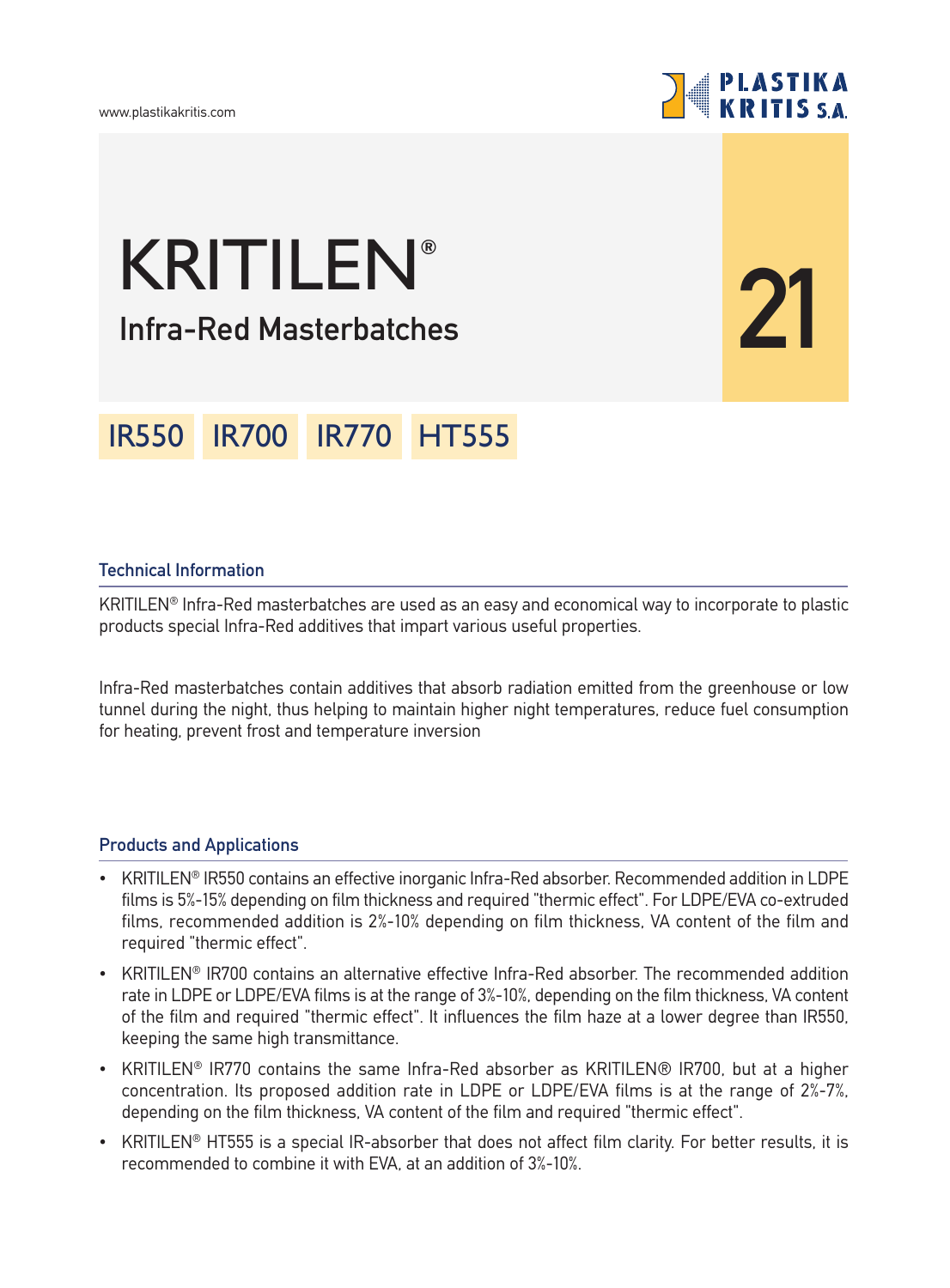

| <b>KRITILEN®</b> | <b>CARRIER</b><br><b>RESIN</b> | <b>ADDITIVES</b><br>$\binom{0}{0}$ | <b>ADDITIVE TYPE</b>                 | <b>RECOMMENDED</b><br><b>ADDITION (%)</b> |
|------------------|--------------------------------|------------------------------------|--------------------------------------|-------------------------------------------|
| <b>IR550</b>     | <b>PF</b>                      | 50                                 | Inorganic Infra-Red Absorber         | $5 - 15$                                  |
| <b>IR700</b>     | <b>PF</b>                      | 50                                 | Special Inorganic Infra-Red Absorber | $3 - 10$                                  |
| <b>IR770</b>     | PF                             | 70                                 | Special Inorganic Infra-Red Absorber | $2 - 7$                                   |
| <b>HT 555</b>    | PF                             | 50                                 | Special Infra-Red Absorber           | $3 - 10$                                  |

The above KRITILEN® masterbatches are offered in regular pellet form, in bags and on pallets.

The main properties that the above KRITILEN® masterbatches impart on greenhouse films are shown in the following table:

| <b>FILM RECIPE</b>                              | Film<br>thickness<br>(mic) | Infra-Red<br>transmittance<br>$(\%)$ | Clarity<br>$(\%)$ | <b>Transmittance</b><br>$(\%)$ | Haze<br>$(\%)$ |
|-------------------------------------------------|----------------------------|--------------------------------------|-------------------|--------------------------------|----------------|
| 100% metallocene polyethylene resin (reference) |                            | 68,2                                 | 97,6              | 92,8                           | 13,9           |
| 95% metallocene polyethylene resin + 5% IR550   |                            | 33,5                                 | 79,8              | 91                             | 32,4           |
| 92% metallocene polyethylene resin + 8% IR550   |                            | 25,0                                 | 68,5              | 90,2                           | 44,5           |
| 90% metallocene polyethylene resin + 10% IR550  |                            | 22,3                                 | 62,9              | 89,3                           | 51,1           |
| 95% metallocene polyethylene resin + 5% IR700   |                            | 41,4                                 | 83,4              | 92,6                           | 18,1           |
| 92% metallocene polyethylene resin + 8% IR700   |                            | 31,2                                 | 75,2              | 92,6                           | 25,0           |
| 90% metallocene polyethylene resin + 10% IR700  | 150                        | 28,0                                 | 71,7              | 92,5                           | 27,3           |
| 95% metallocene polyethylene resin + 5% IR770   |                            | 26,1                                 | 82,2              | 92.2                           | 25,5           |
| 92% metallocene polyethylene resin + 8% IR770   |                            | 21,5                                 | 69,5              | 92,2                           | 29,8           |
| 90% metallocene polyethylene resin + 10% IR770  |                            | 20,0                                 | 64,7              | 92,3                           | 33,5           |
| 95% metallocene polyethylene resin + 5% HT555   |                            | 46.7                                 | 96,2              | 93                             | 16,6           |
| 92% metallocene polyethylene resin + 8% HT555   |                            | 38,0                                 | 97.4              | 92,9                           | 16,7           |
| 90% metallocene polyethylene resin + 10% HT555  |                            | 34,5                                 | 97.2              | 92,9                           | 16,4           |

Transmittance, clarity and haze are measured according to ASTM D1003. The Infra-Red transmittance is measured according to EN 13206 (§8.9).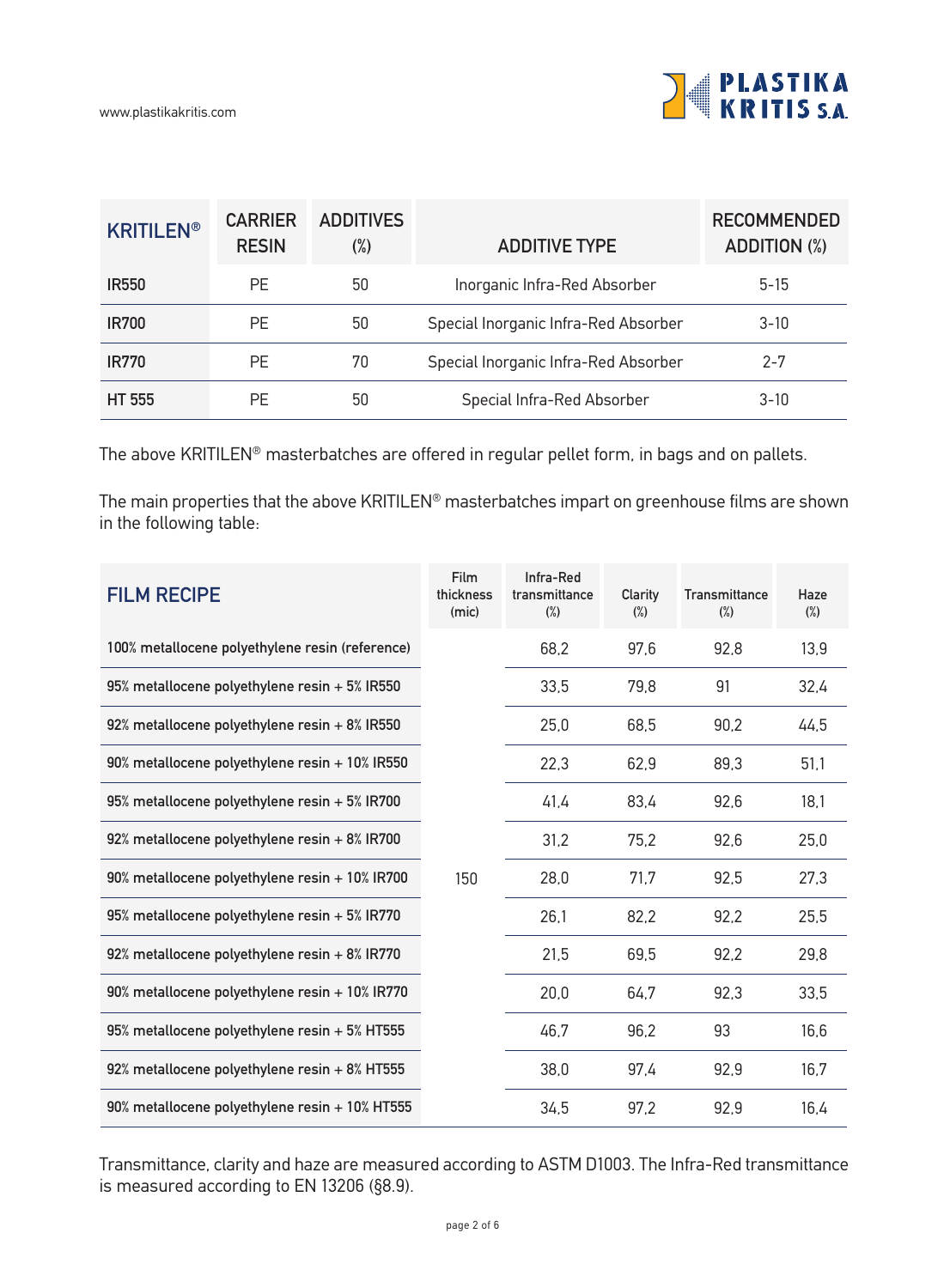www.plastikakritis.com





**Graph 1:** Infra-Red effect in relationship to the masterbatch addition rates in a 150mic film made of metallocene polyethylene resin.



**Graph 2:** Film clarity in relationship to the masterbatch addition rates in a 150mic film made of metallocene polyethylene resin.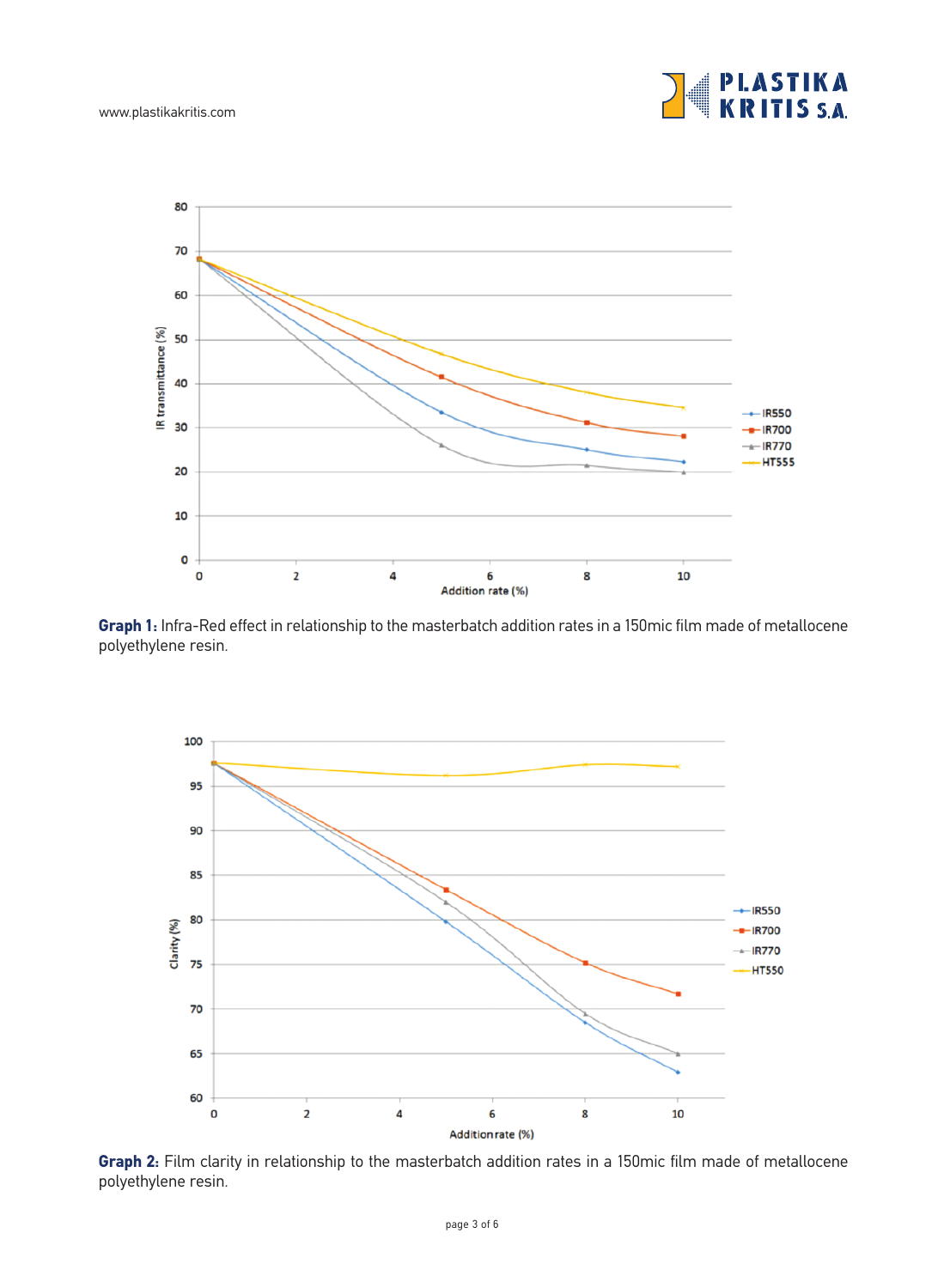



**Graph 3:** Transmittance in relationship to the masterbatch addition rates in a 150mic film made of metallocene polyethylene resin.



**Graph 4:** Haze in relationship to the masterbatch addition rates in a 150mic film made of metallocene polyethylene resin.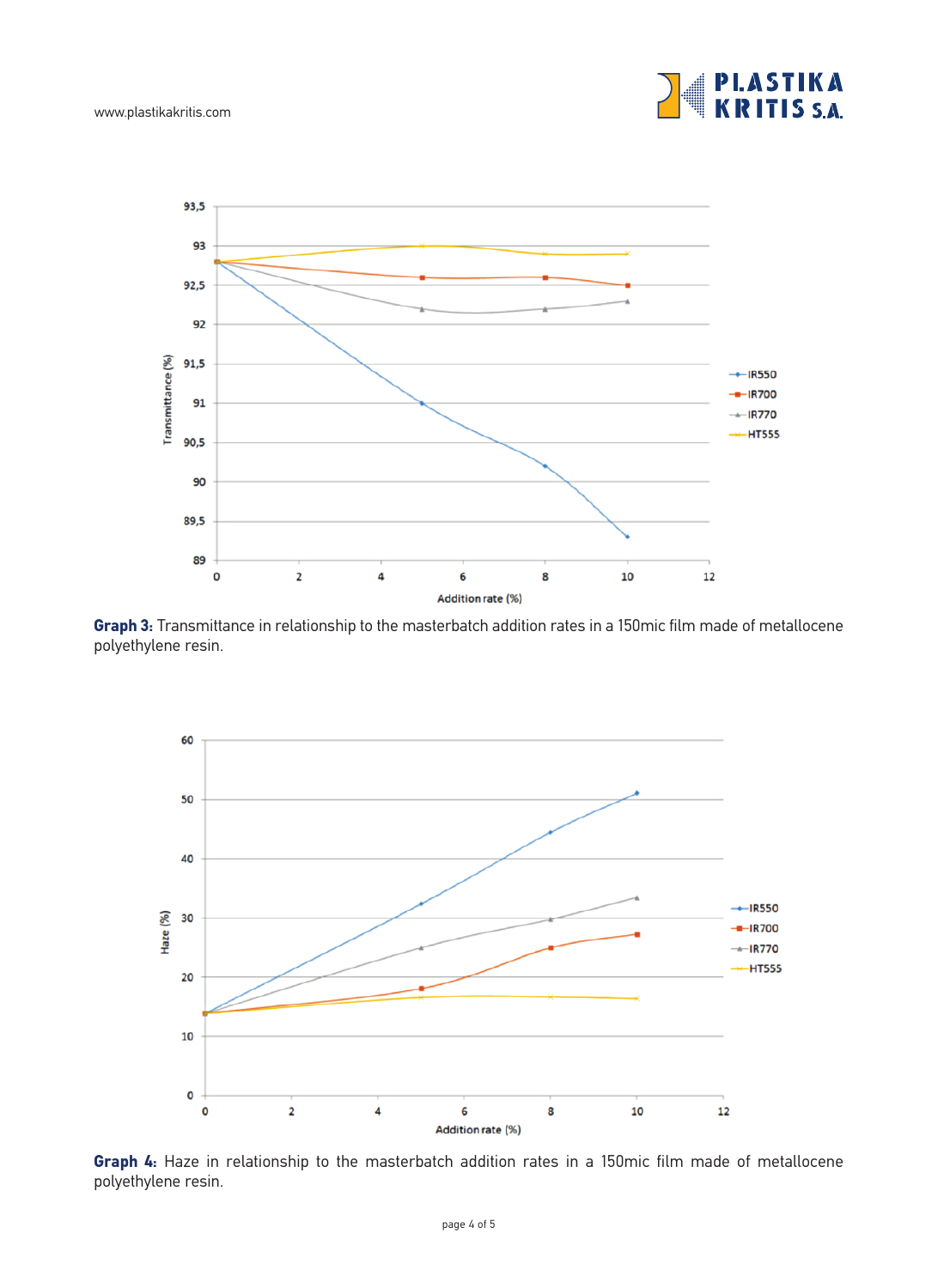

In order to have the maximum Infra-Red effect in the greenhouse film, the use of 25% EVA (with 14% VA content) is recommended in the film formulation. In such a case, the Infra-Red performance of the KRITILEN® Infra-Red masterbatches is demonstrated in the following graphs:



**Graph 5:** IR effect in relationship to the KRITILEN® IR550 addition rates in different film thicknesses (in a film made of metallocene polyethylene resin and 25% EVA - 14% VA content).



**Graph 6:** IR effect in relationship to the KRITILEN® IR700 addition rates in different film thicknesses (in a film made of metallocene polyethylene resin and 25% EVA - 14% VA content).